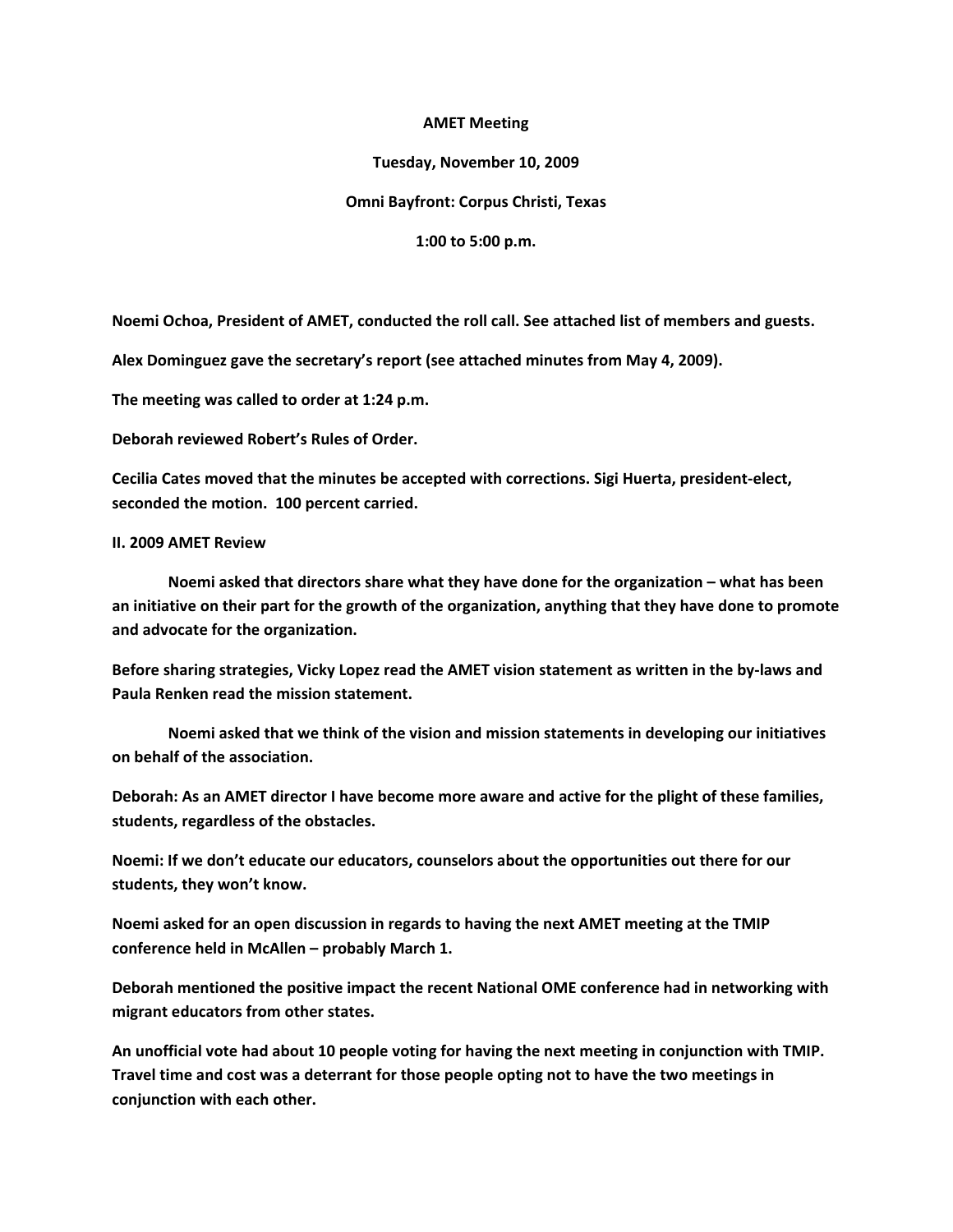**Another option was having the next AMET meeting coincide with the next ACET meeting.** 

**Discussion was tabled and the suggestion was made that Noemi would check with regional directors on whether it was possible to attend the TMIP vs. meeting in conjunction with the next NCLB meeting. Directors agreed this would give them an opportunity to discuss the travel option with their supervisors/departments. Tomas will firm up his plans for the conference and contact Noemi so she can contact directors.**

**Omar Chavez suggested that we share conference notes/handouts with Valerie who could post the information on the website. Blake Powell, attorney, said If we have permission to do it, then no problem. If the material is created to enable the creator to make a profit, there would be a concern with copyright.**

**Sigi suggested that if a consensus cannot be reached, the meeting stay where we are accustomed to having it – in conjunction with NCLB.** 

**Sigi asked if proxy can be given from one regional director to another that would allow a vote to be cast in their absence. Blake said that was allowable.**

**Lisa Madrigal spoke of the UT Distance Learning Program and BCLI as well.**

**Idalia Ibanez said as a conference host for Region 2 she has been able to raise the level of awareness to the community with regards to the migrant population and migrant education.**

**Noemi brought the group's attention to section 7.03 in the AMET bylaws: Duties of Regional Directors. Challenge for this year is to increase membership with people joining on their own, not just becoming members by default because they attended the state conference. There is a brochure available to download on the website to promote organization. Membership forms can be filled out online. Promotion of scholarships is huge for our organization. Scholarship applications this past year were very low. What can we do to bring awareness of the scholarships to our region. Valerie said the first two years we had over 100 scholarship applications. The third year we had 28 applications.**

# **Article VII: Committees**

**Bylaw committee: Tomas is the chair. Tadeo Reyna and Omar also stand on committee. Tomas said they receive recommendations from AMET directors, they ask questions of the legal representative and then the recommendations are brought to the directors for adoption.**

**Noemi asked for volunteers to chair each of the five remaining committees. The fourth committee Program planning automatically falls to the president-elect to chair.** 

**Public relations committee: Omar Chavez and Idalia Ibanez will cochair. Marketing the association, going to conferences, asking for donations for conference, maybe redesign brochure or make changes as necessary.**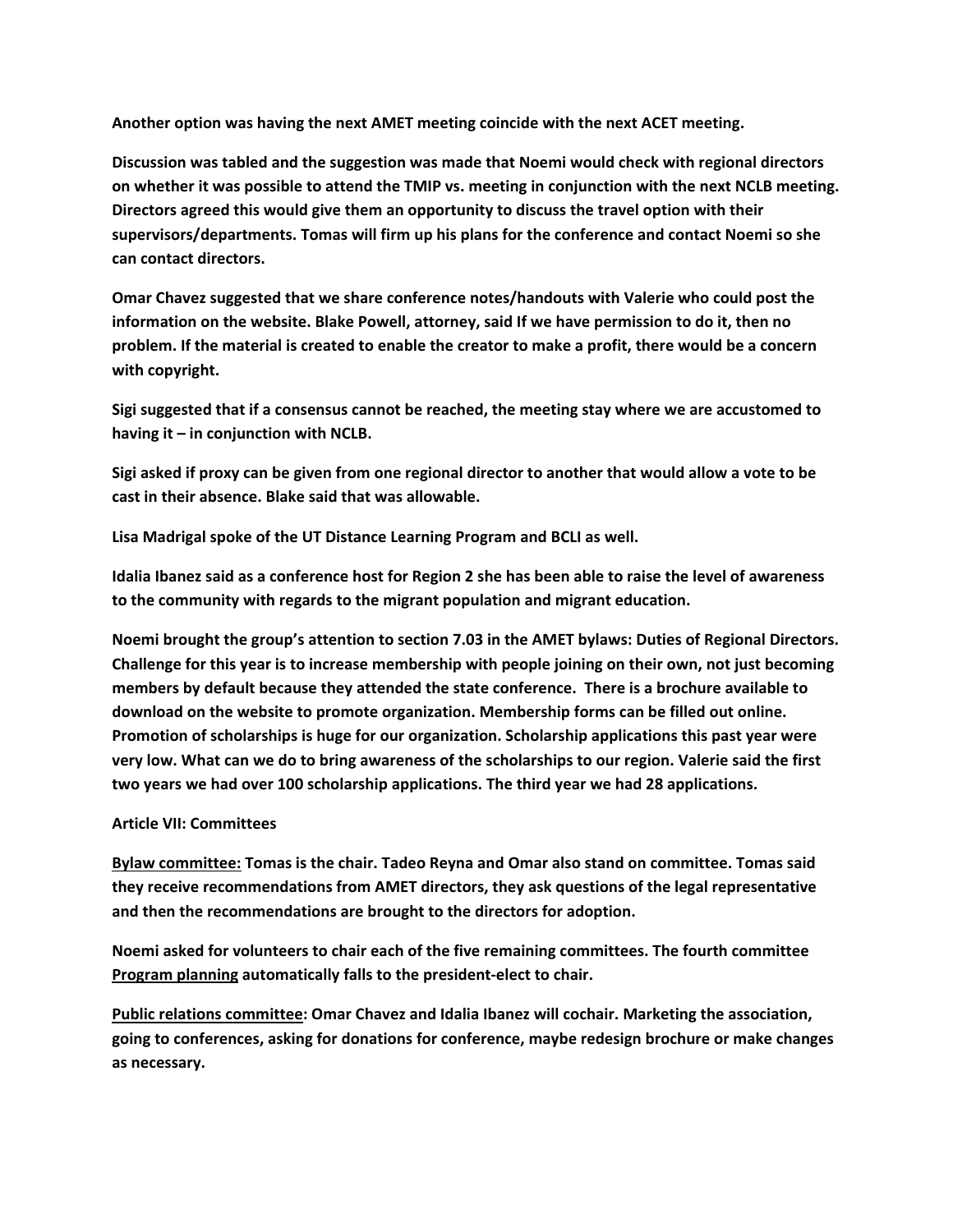**Nominations/elections committee: Vicki Lopez will chair. Person would take charge of sending out officer nomination forms. When they receive forms back, they would set up election booth/box, see that ballots are sent out and they would come back in, counted and election was taken care of. The regional directors are not voted upon by membership, but by service center.** 

**Awards committee: Tadeo Reyna and Tomas Yanez will co-chair. State conference awards, i.e. NGS, recruiter.**

**Legislative committee: Deborah Huntsucker will chair. Person keeps up with legislation. What is OME proposing, what laws are coming down in education that will affect migrant students negatively or positively. Information can also be posted on website. District employees can advocate after hours, ESC employees cannot.** 

**Scholarship committee: Valerie Peake is current chair.**

## **III. 2010 AMET Preview**

**V. AMET Membership Update: Omar Chavez reported 975 registered last year. 504 registered so far this year. So our membership is down this year. Can't tell our true membership numbers until numbers from late registration come in.**

**Valerie Peake said scholarship will be down this year unless we get our membership numbers up.** 

**Sigi said there is often a difference of about 200 participants from Region 1 to other regions where state conference is held.** 

**Valerie Peake prepared CDs for each region to include 2009 member contact information so directors can begin sending information forward to active members.**

**Tomas mentioned that membership goes up and down each year. Is there anything in place that allows someone to buy a lifetime membership.**

**Can we extend membership for two years, instead of year by year, keeping parents in mind who only attend every other year.** 

**Angela Lawson asked if parents are considered members, because qualifications according to bylaws, (Article 2) do not extend to parents.**

**VI. Conference at-a-glance: Idalia Ibanez, Region 2**

**She said it's been a very good experience in seeing firsthand the number of people that need to be involved at all levels. Build on talents of this group for next year's conference. She hopes to make it a very memorable experience for everybody.**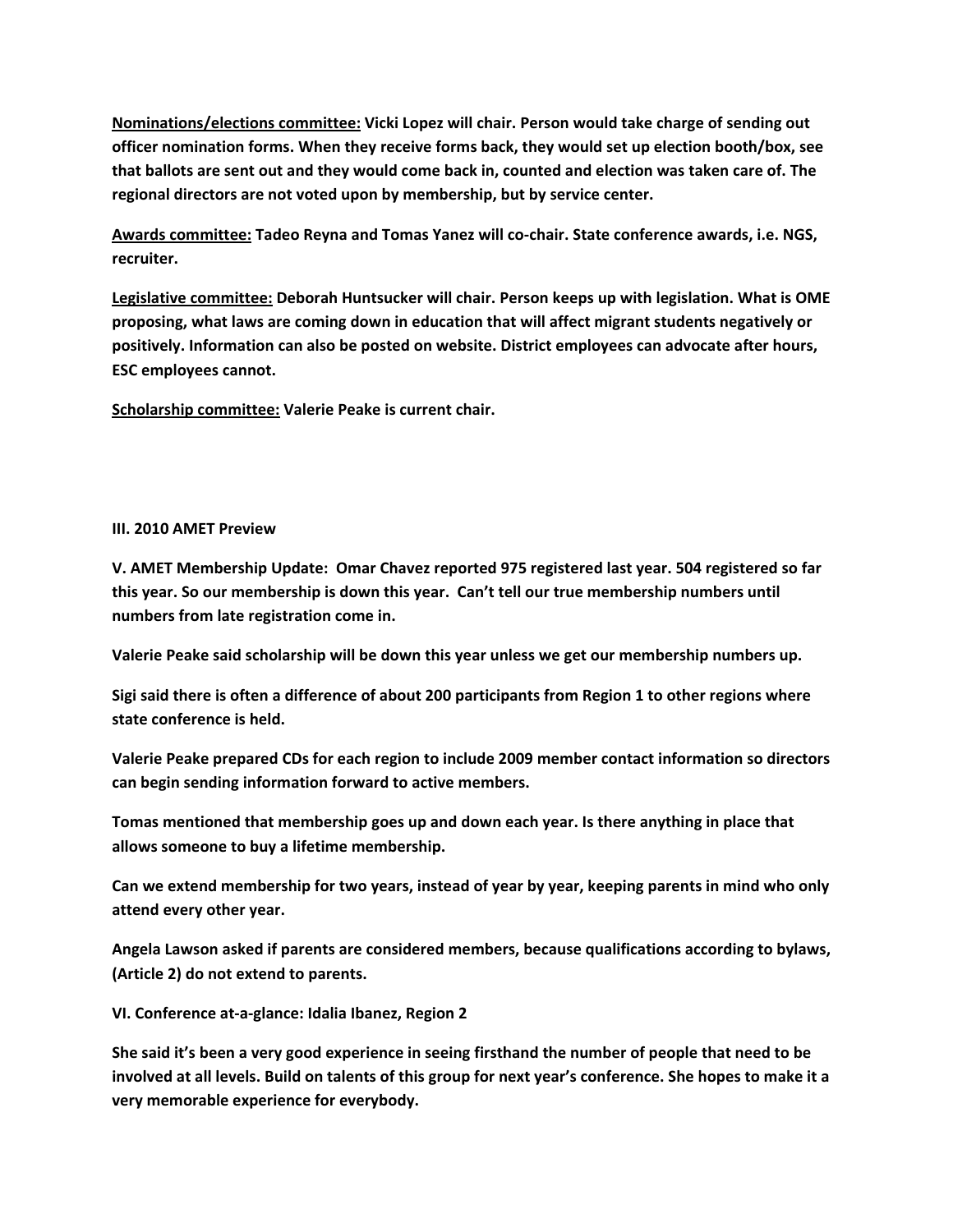**VII. Conference facilitators: Mari Lester, Region 13**

**56 concurrent sessions on Thursday. 3 sessions per region per director that we are responsible for facilitating. Role of facilitator will be to thank presenter for their role in our conference. Remind participants that there will be an overall conference evaluation, not individual session evaluations. Evaluation is in bags. TEA just recently gave brochures to region 2 that are currently being placed in bags.**

**VII. AMET scholarships: Valerie Peake**

**Handwritten scholarship applications, only scholarship applied for, ask students to apply for as many scholarships as possible. Most of students who applied were asking for 13,000 to 26,000 thousand dollars. They weren't looking at community colleges, four year universities. We can suggest to students that they start off in a community college and transfer over.**

**The website from 4/1/09 to 11/08/09 we had over 12,000 visitors and they viewed over 22,000 pages.**

**Deadline for submitting applications this year is Friday, May 21. These students must be active migrant and enrolling in college courses for summer or fall. Mid-term graduates can qualify but they would not receive monies for that spring.**

**Application is usually ready on website in January and ready until May.** 

**Discussion revolved around accepting handwritten applications vs. disqualifying essays just on the basis that it was not typed.** 

**Paula Renken made a motion that the scholarship committee consider all scholarship applications regardless whether they are handwritten or typed; that the consideration of the committee be on the content, not on the way it looks.** 

**Mari Lester seconded the motion. Motion carries by a unanimous decision.**

**IX. Exemplary Students' Scholarships: Tomas Yanez**

**New piece to the book this year is identifying the counselors who recommended students.**

**X. Budget Report: Sandy Burroughs**

**The balance of fall conference report was brought forward. As of this month we have collected over 90,000 dollars from conference registration. Uncollected McAllen conference has been cleared and reconciled with current budget. Sigi Huerta made a motion and Deborah Huntsucker seconded the motion to accept the treasurer's report as read.**

**XI: AMET By-Laws: Tadeo Reyna**

**Two sets of by-laws (white and blue packets) have been approved by AMET. Task before us is to consider attached recommendations on salmon packet - attached.**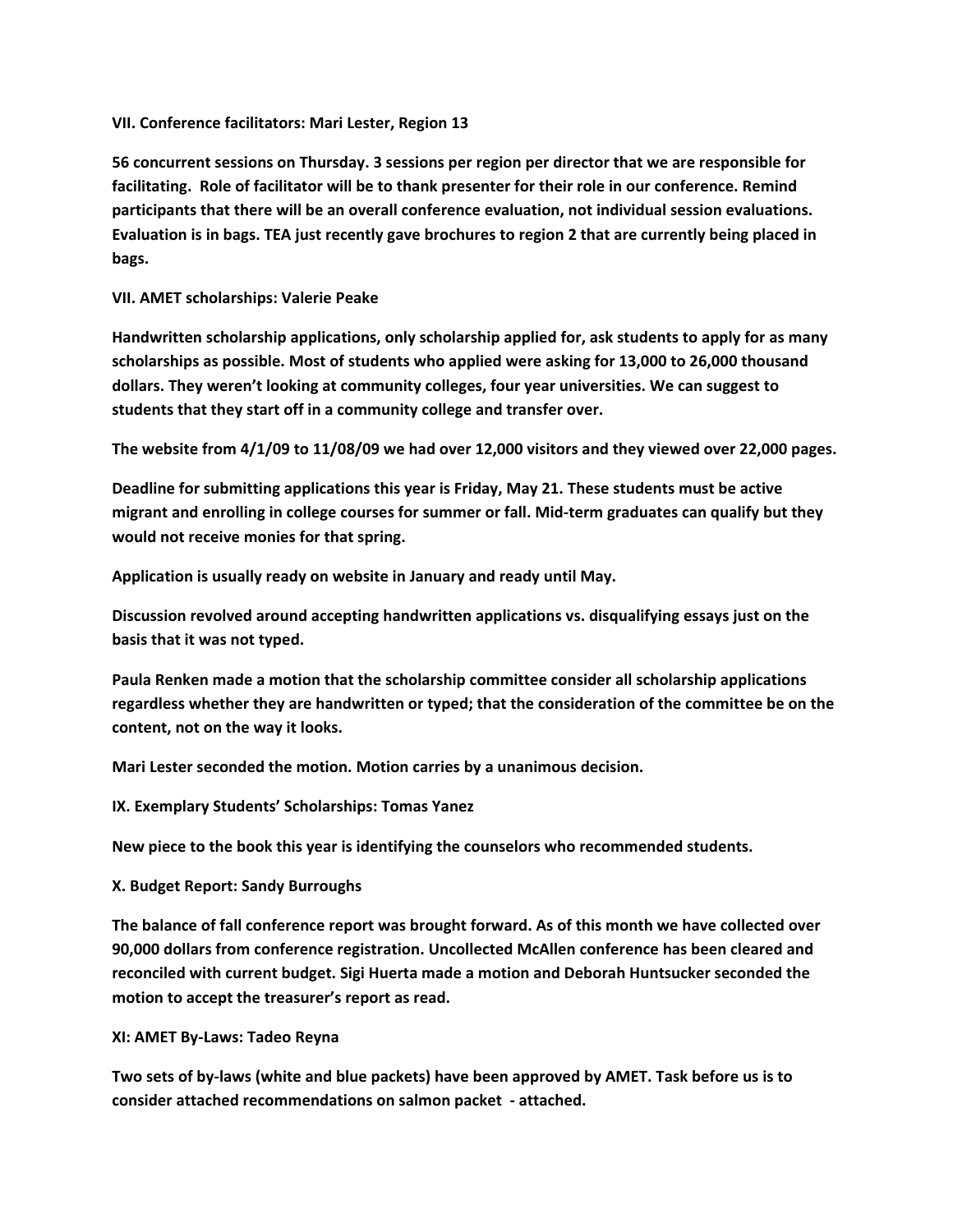**Article 2.03: First change would reflect membership year to reflect from conference to conference – no dates stated.**

**Article 8.04: Recommendation is that advisory members be given voting rights. Other organizations – Headstart, health organizations – become members of AMET at some point and consider granting them voting rights as well. This ties into 4.02 which would include two advisory members in the number of directors.**

**Blake Powell said he reviewed proposed changes and some minor editing was done on some of the articles for clarification purposes.** 

**Linda Aranda made a motion to accept the revisions to the bylaws presented. Angela Lawson seconded.** 

**6.06 on salmon should read board of directors instead of executive council**

**4.02 and 8.05 and 8.07 limiting appointment of advisory members to the discretion of the president. What if we come in as regional directors and would like some input on that, we would be unable to do that.** 

**Blake said we could shift that responsibility from president to board of directors. Noemi said she agreed with that.**

**8.04 – wording. Could we change wording to say advisory members will serve on the board of directors with voting rights because right now we are limiting our members to two specific organizations. We have to identify duties and responsibilities for advisory members, so 8.06 would be amended if we had new organizations come on board.**

**Blake felt level of specificity was fine. He suggested that we recommend that the bylaws committee research this wording more carefully.**

**Noemi asked that we modify motion with four edits to 6.06 and 4.02 and 8.05 and 8.07. Linda Aranda has modified the motion as stated. Angela Lawson has seconded the motion. 100 percent carried.**

**XIII. Harvest of Hope: Phil Kellerman**

**Noemi would like to reinstate the \$5,000 donation to Harvest of Hope for the 2010 year. Sigi Huerta made the motion, Linda Aranda seconded the motion. The money is designated for Texas families only. 100 percent carried.** 

**XIV. Update for next year: Sigi Huerta**

**Conference will be at South Padre Island. Committee is made up of officers, past host – Idalia – and future host – Omar Chavez.**

**XV. Update on future conferences: Wade Burroughs**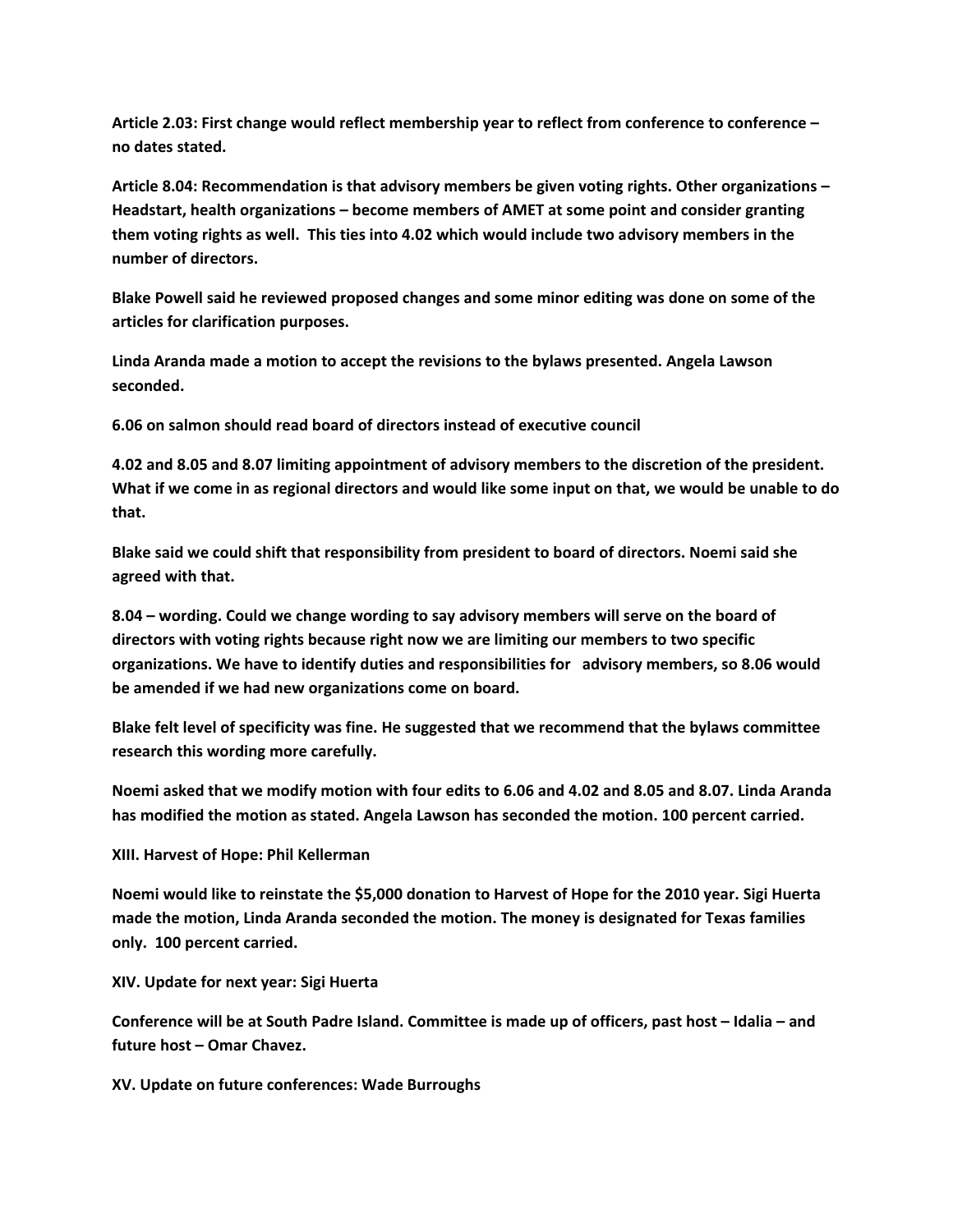**The contract called for 960 rooms, we have sold 563 rooms and we had to meet 80 percent as a result we are faced with a \$15,000 shortfall also a food and beverage contract of \$33,000 and we will only meet \$20-25,000 of that food budget. We are going to owe the hotel more than \$20,000. The hotel said if we sign a contract for 2011 they will dismiss all indebted funds that we would have had to pay for this year. Headquarters would be Omni Hotel, not the convention center.**

**We would have to meet 600 rooms out of 760 rooms and meeting space charge of \$500. Those contracts were signed several years before we came on. Breakout rooms for concurrent sessions would be 8 large ones, two small ones, plus 8 more at the next Omni hotel. We would have enough space between the two hotels to take care of this.**

**Tadeo made a motion to have the conference here in 2011. Deborah seconded the motion.** 

**Omar asked what preventative measures we could put in place to avoid this happening again.** 

**Wade said we would sign the contract for fewer rooms. We have lost 82 room nights in the last two days.** 

**Directors were told they could only stay two nights and then would have to move. Wade is going to make sure that we have enough rooms for that first night so that we don't have to move. Proposal is 150 rooms on Tuesday, 300 rooms on Wednesday, 300 rooms on Thursday, and 50 rooms on Friday. Wade is proposing that we move 50 rooms from Friday to Tuesday to give us 200 rooms on Tuesday, 300 rooms on Wednesday and 300 rooms on Thursday.**

**Noemi asked is there room for discussion with hotel in them not meeting our client's needs since clients were calling and they were told there were no rooms.** 

**Motion carries.**

**2012 – South Padre**

**2013 – McAllen, Houston, Corpus and Dallas hotels promising room rates. Further discussion will be presented at next meeting.**

**XVI. Other Business: Contract with Valerie Peake for \$5,000 for scholarship/webmaster/newsletter.**

**Motion made and seconded.**

**A concern was raised with regards to conflict of interest with posting Path to Scholarship materials on our website.** 

**Noemi pointed out that leadership camps are being advertised on our website, not path to scholarships. The discussion involved creating a resource page that would allow resources to be housed on this page, not on our home page.**